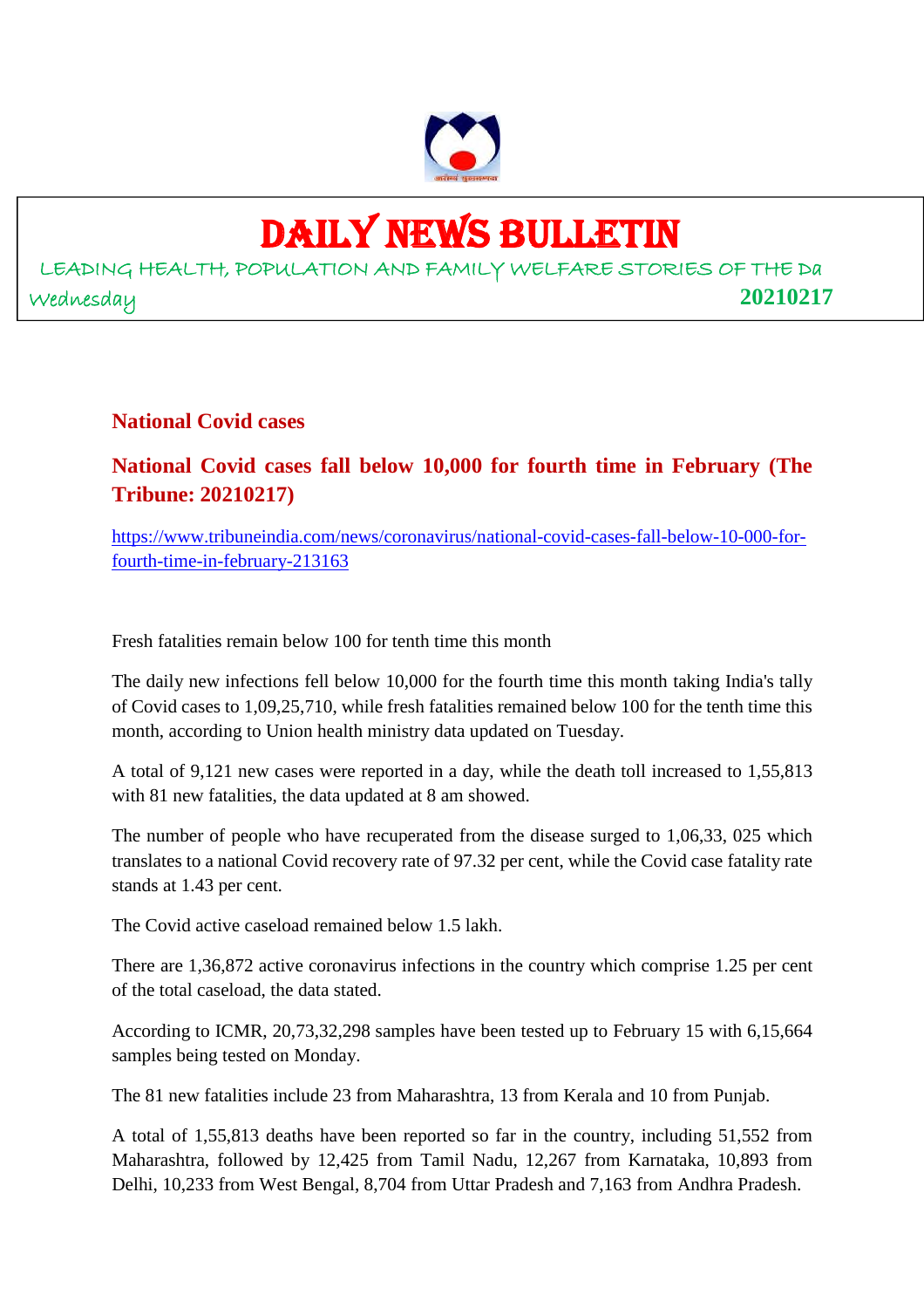#### **Vaccine dose**

#### **4,097 get 2nd vaccine dose (The Tribune: 20210217)**

https://www.tribuneindia.com/news/coronavirus/4-097-get-2nd-vaccine-dose-213058

With 5,243 beneficiaries of the first dose and 4,097 of the second, the cumulative coverage of Covid vaccine in the Haryana has reached 2.10 lakh.

Chandigarh: With 5,243 beneficiaries of the first dose and 4,097 of the second, the cumulative coverage of Covid vaccine in the state has reached 2.10 lakh. The state recorded 108 fresh cases on Monday. Jhajjar and Mahendragarh remain Covid-free while no fresh case came from four districts. TNS

A 28-year-old advocate, Pulkit of Ambala Cantt, died after his car fell into Gudgudiya drain here on Sunday night. Fog is suspected to be the reason behind the incident. The matter came to light early on Monday morning. The police reached the spot and fished out his car. Meanwhile, the bar association kept the work suspended on Monday. TNS

A 10-year-old boy, Vishal of Shivaji Nagar, strangled himself to death while playing with a scarf at home. The incident took place around 11 am on Sunday. The family rushed the boy to a nearby hospital, but doctors declared him brought dead. The police said the family didn't blame anybody. OC

The police have arrested two persons — Nishant and Vikas, alias Vicky, both of Krishna Colony — and recovered over 52 kg of 'ganja' in two separate incidents. The 'ganja' was worth around Rs5.2 lakh. The accused were remanded in judicial custody on Monday. A hunt has been launched to nab those involved in the racket. TNS

A Swift Dzire caught fire on the NH-44 near Sewah bypass on Monday noon. Mohit of Manana village escaped unhurt. Mohit was on his way to bank when he noticed smoke coming out of the engine. He immediately parked the vehicle on the roadside and came out of it. TNS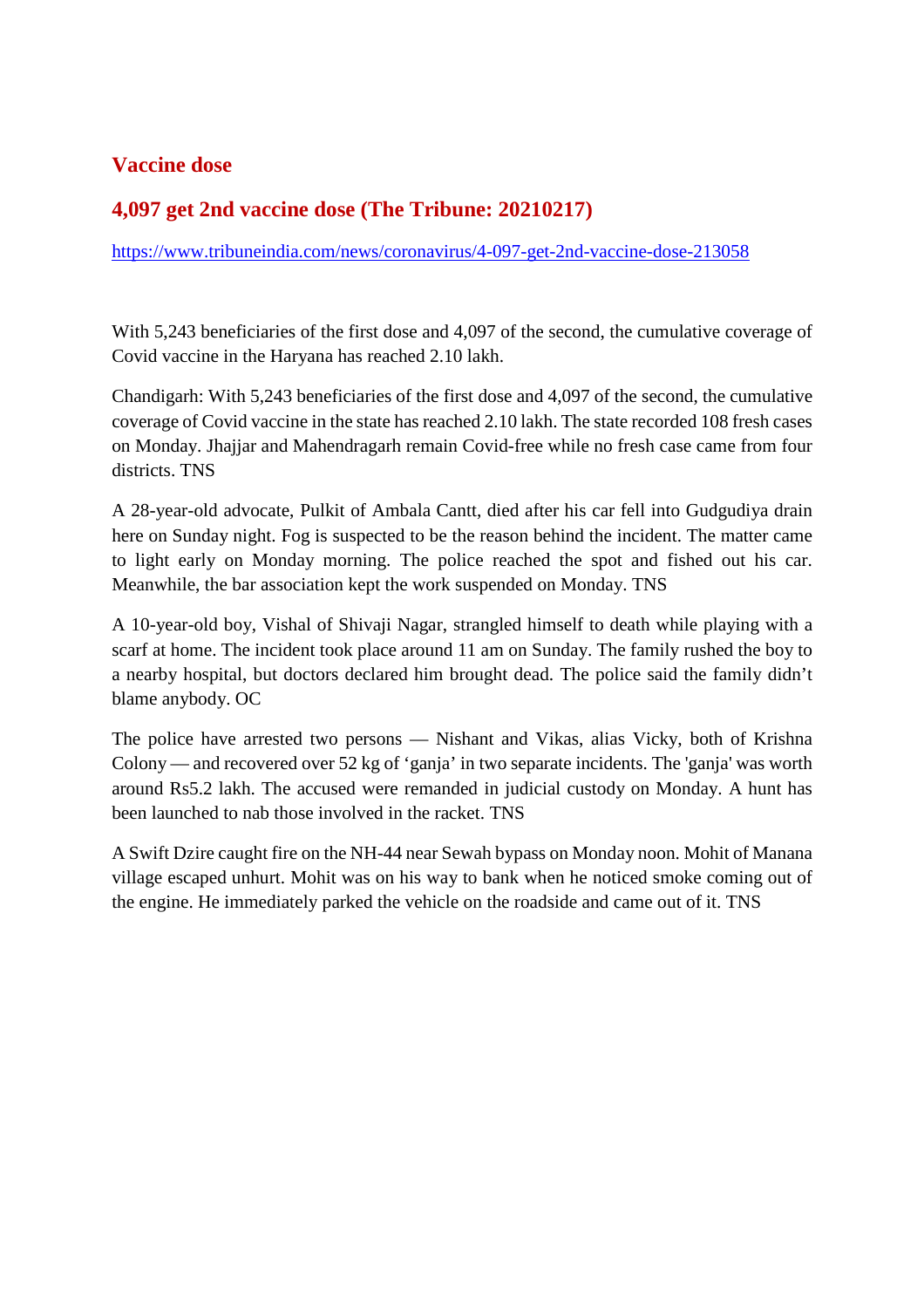#### **173 health workers**

#### **173 health workers get 2nd jab in Panchkula (The Tribune: 20210217)**

https://www.tribuneindia.com/news/coronavirus/173-health-workers-get-2nd-jab-inpanchkula-212943

The process of administering the second dose of the Covid vaccine began at several centres in the district today. A total of 173 healthcare workers turned up for getting the second dose. The number of overall beneficiaries — for both first and second dose — was 543. The district exceeded its target of vaccinating 535 beneficiaries.

The coverage rate stood at 101.49 per cent. The health officers who received the second dose included Suraj Bhan Kamboj, Director General, Health Services; VK Bansal, Director, Maternal and Child Health Programme (Haryana); Parveen Sethi, Director, Dental Department (Haryana); Dr Suvir Saxena, Principal Medical Officer, Civil Hospital; Dr Meenu Sasan, District Immunisation Officer; Dr Sanjeev Goyal, SMO, Community Health Centre, Raipur Rani; and Dr Mankirat, Consultant, Civil Hospital.

As many as 8,705 beneficiaries — 4,328 healthcare workers and 4,377 frontline workers have been vaccinated in the district so far. — TNS

#### **4 SA variant cases**

#### **4 SA variant cases found, 1 with strain from Brazil (The Tribune: 20210217)**

https://epaper.hindustantimes.com/Home/ArticleView

Four people who flew into India last month were infected with the South African variant of the Sars-CoV-2 virus, and another traveller was found infected with the Brazilian variant, the Union health ministry said on Tuesday, announcing the detection of the two mutations that scientists fear can make coronavirus vaccines less effective and trigger reinfections among people.

Authorities have carried out contact tracing for the five people, and no other person is found to have contracted the new variants till now, Union health secretary Rajesh Bhushan said at the weekly government briefing on Covid-19 in the Capital. People returning from these countries will now be tested more aggressively, he added.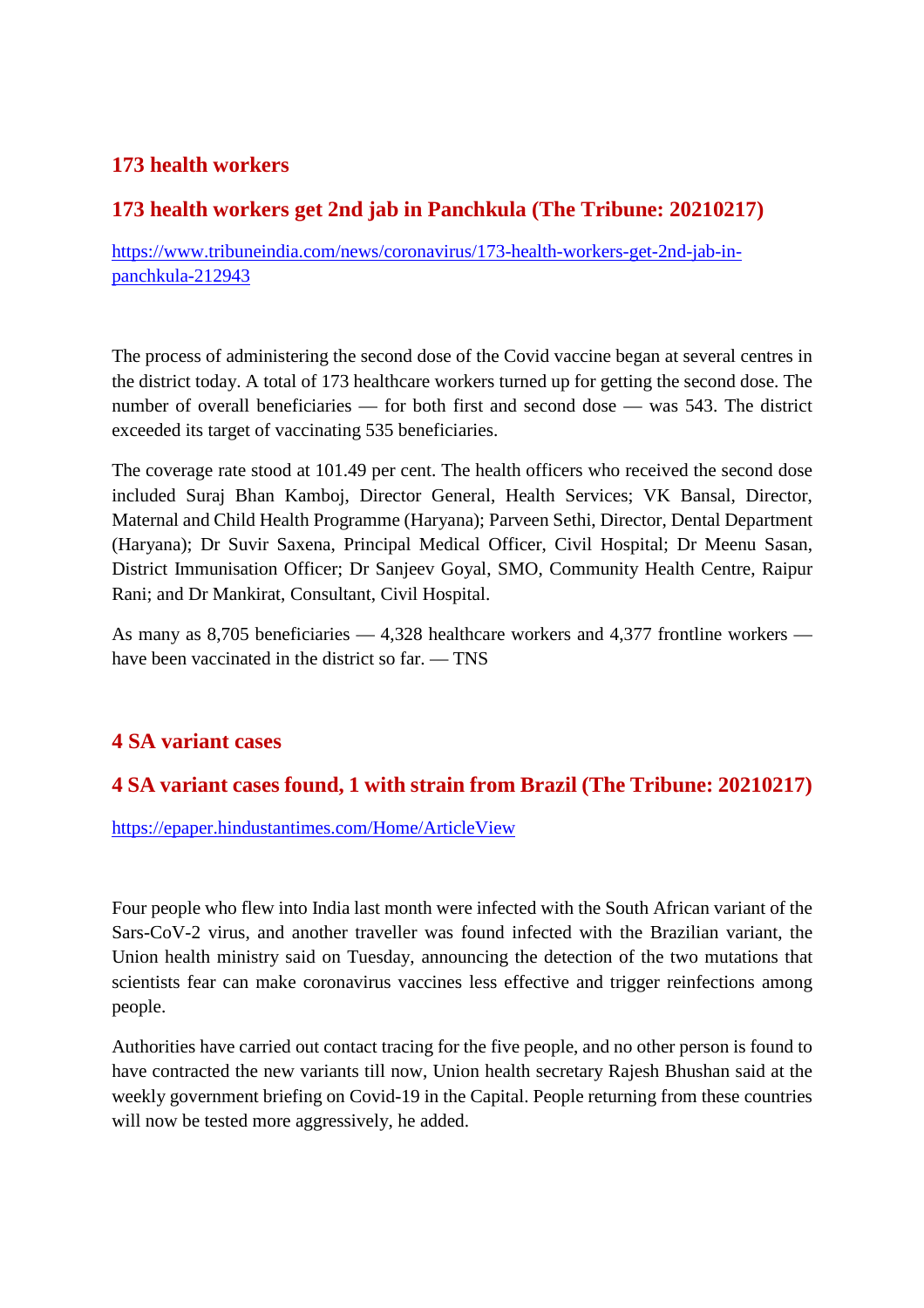"There are no direct flights from South Africa or Brazil, so the health ministry and the civil aviation ministry are in touch on the steps to be taken on the matter," Bhushan said, while refusing to give details about which airport the five people arrived at or their location at present in order to protect their privacy.

India now has all three of the coronavirus variants that are a global concern -- B.1.1.7, first discovered in the UK; B.1.351, which is now dominant in South Africa; and P.1, which has spread in Brazil. All three have a unique collection of mutations, two of which -- N501Y and E484K -- seem to make it spread more readily or cheat vaccine-immunity triggered by the virus predominant in the world. The UK variant carries the N501Y mutation, the Brazilian variant has the E484K mutation, and the South African variant has both.

Bhushan indicated that genomic tests of all positive cases among people who arrive from Brazil and South Africa are likely to be carried out. "We got genome sequencing done of all those who were found positive among those tested for the UK variant. This strategy worked significantly well, and most likely the same strategy we will apply for flights coming from South Africa and Brazil," he said.

But, he added, passengers from South Africa and Brazil do not take direct flights. "The traffic is largely routed from other sectors; for example, the Gulf sector. So, to have measures that can be put in place for passengers coming from these two countries, the Union health and civil aviation ministries are in constant touch and should come up with a solution soon that will be made public," he said.

The South African strains were found among two people who returned from the country as well as one traveller each from Angola and Tanzania.

"All travellers and contacts have been tested and quarantined, and ICMR-National Institute of Virology is attempting to isolate and culture the South Africa variant strain from the samples of these four individuals," said Dr Balram Bhargava, director general, Indian Council of Medical Research (ICMR).

The South African and Brazil variants are different from the UK variant because the Brazilian and South African variants have the capacity to easily enter the lungs, Bhargava said.

Last year, the Union government created the Indian Sars-Cov-2 Genomic Consortium (INSACOG) of 10 laboratories based at the National Centre for Disease Control (NCDC), Union ministry of health and family welfare, as part of a surveillance mechanism for early detection of variants of concern.

"For the UK variant, we have found 187 such variants. We were able to isolate the virus and culture the strain and have also tested the efficacy of the Covid-19 vaccine. Neutralising potential with the UK variant is there with the vaccine that is in use in India," Bhargava added.

Such experiments in South Africa have showed that the Oxford-AstraZeneca vaccine's efficacy dropped to an insignificant 22% against the B.1.351 variant. The country dropped its plan last week to use the vaccine, which is also being used in India as Covishield, and has decided to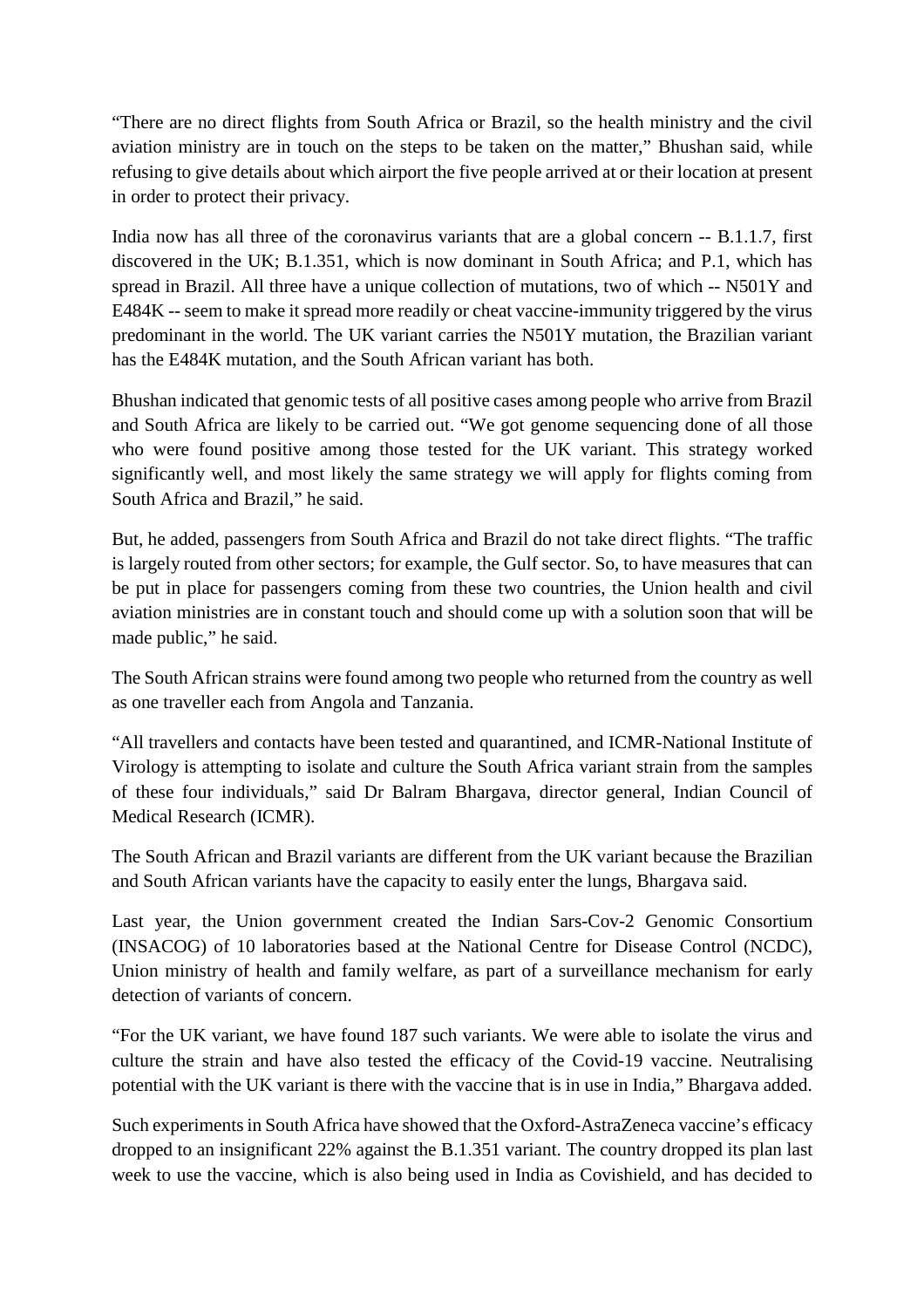offer doses to the African Union, where the variant has not reached. Vaccine trials carried out by Johnson & Johnson-Janssen and Novavax too showed a significant drop in efficacy due to the variant.

Similar implications could also hold for people who were previously infected. World Health Organization chief scientist Soumya Swaminathan said on February 14 that WHO had received new reports of reinfection, including some from South Africa where people who had Covid-19 were infected again.

The coronavirus outbreak has waned dramatically in India and over the past week, the country recorded around 93 deaths a day -- a level not seen since early May. The decrease has raised fears that people might become complacent, and that variants such as the three of global concern could take hold, wiping out population immunity and triggering a resurgence.

According to ICMR, experiments to assess vaccine effectiveness against this strain are currently underway. "The significance of a mutation will depend on where the mutation has happened, as mutations in RNA viruses happen all the time. It will be significant if the mutations help the virus to attach to the cell easily as then it will impact the disease spread," said Dr Shobha Broor, former head, microbiology department, All India Institute of Medical Sciences, Delhi.

#### 2 Covid

**2 Covid clusters emerge in K'taka, new curbs imposed**Those arriving from Kerala to the state to mandatorily produce -ve test reports; 150 positive in two areas ( Hindustan Times: 20210217)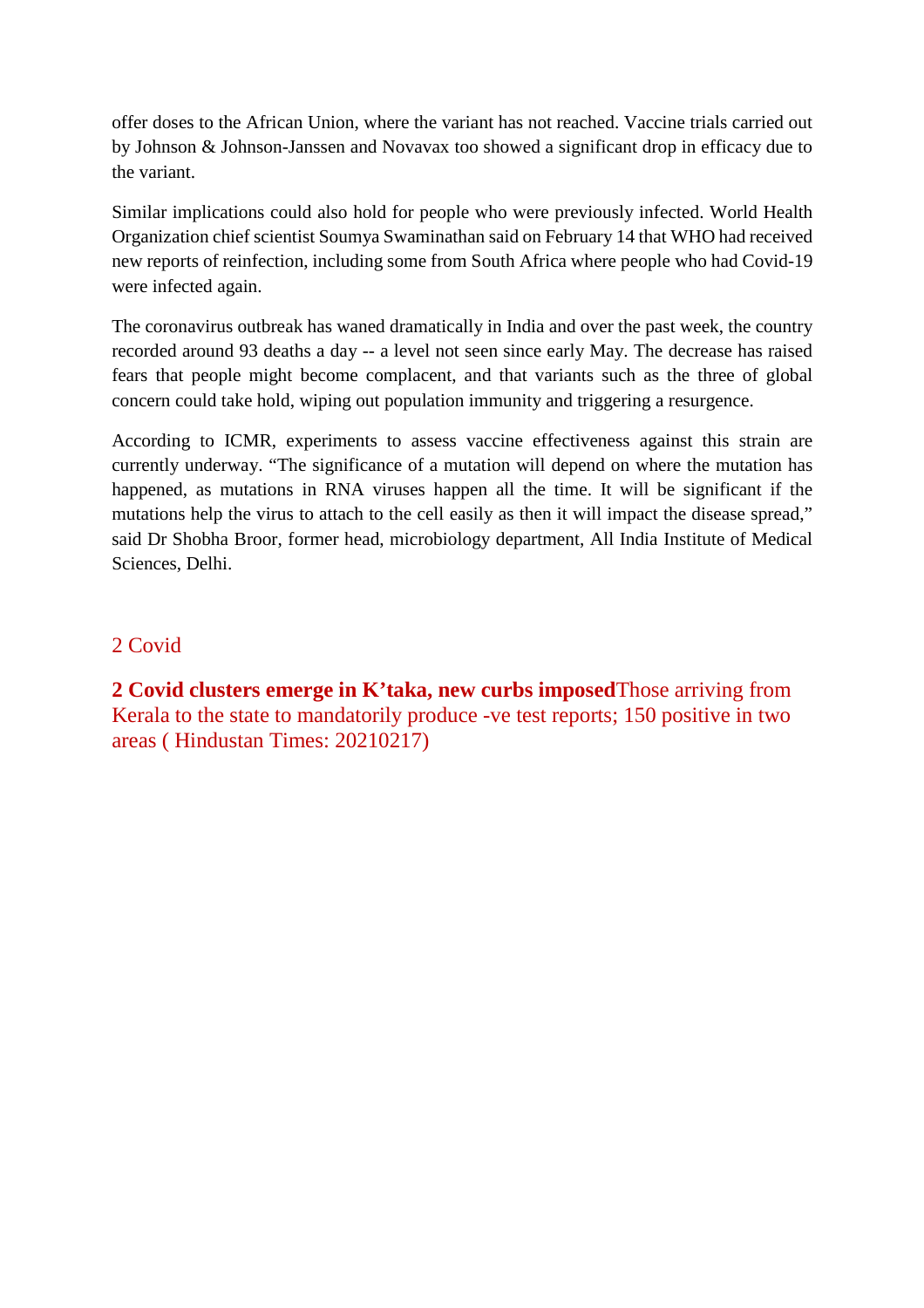## **Covid-19 spike in Bengaluru**

After a decline in the number of the coronavirus disease cases in Bengaluru over the last three months, two new clusters have become a cause for concern

#### **NEW CLUSTERS STUDENTS**

At Manjushree college of nursing in RT Nagar tested positive on February 13. While some students have been asked to self-isolate inside the hostel. 18 have been admitted to Victoria Hospital for treatment. **Bruhat Bengaluru Mahanagara Palike** commissioner N Manjunatha Prasad visited the campus on Sunday and ordered that the premises be sealed.

#### NEW RESTRIC

- . All those arriving from Kerala and checking into hostels, resorts, hotels, etc have been asked to produce a negative RT-PCR certificate not older than 72 hours.
- . Those who have arrived from Kerala in the past two weeks shall compulsorily be subjected to RT-PCR test.
- Students living in hostels here have been asked to avoid travelling to Kerala
- A list of students travelling to and from Kerala to hostels and colleges should be maintained by a competent authority
- . The government has decided to declare any hostels, boarding or residential, educational institutions with a cluster of 5 or more cases, a containment zone

#### **CASES AS ON FEBRUARY 15** 402,212 cases in **Bengaluru** 543,426 cases in other districts of state

The Karnataka government on Tuesday imposed travel restrictions on those arriving from neighbouring Kerala after two Covid-19 clusters were recently reported in Bengaluru.

Officials of civic body Bruhat Bengaluru Mahanagara Palike (BBMP) are on their toes after 42 students from a nursing college in RT Nagar, where a large section of students are from Kerala, and 103 residents of an apartment in Bommanhalli recently tested positive for Covid-19.

### **RESIDENTS**

Of SNN Raj Lake View apartment in **Bommanhalli tested positive for** Covid-19 on February 16. According to officials, tests were conducted for as many as 1,058 residents after a gathering was held in the apartment's clubhouse. Six BBMP teams have been deployed in the apartment complex to test the remaining residents.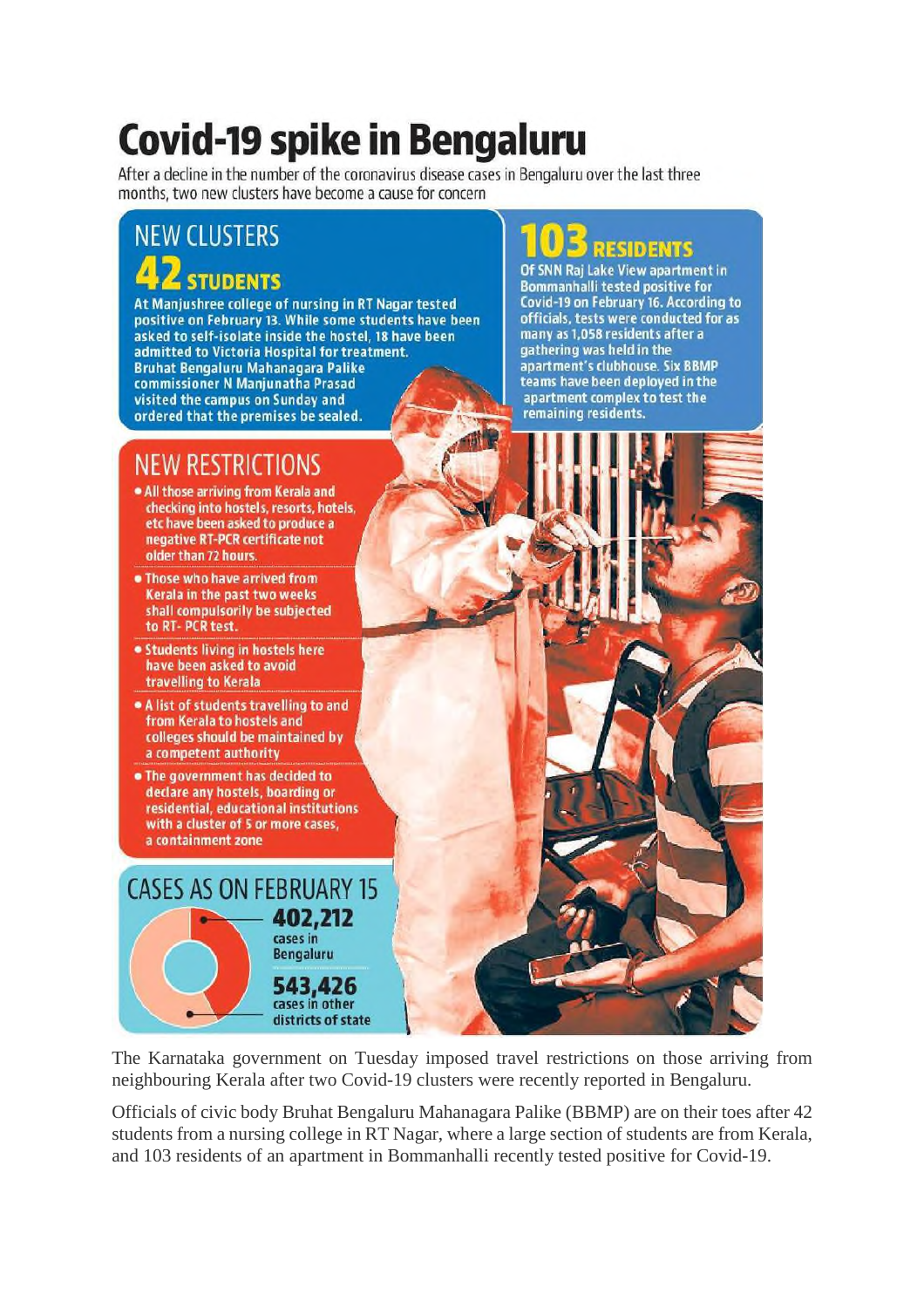The development came at a time when Covid cases in the city were steadily declining. On Monday, the civic body called the two clusters "isolated incidents" even as new restrictions came into place on Tuesday.

"All those arriving from Kerala and checking into hotels, resorts, hostels, homestays, dormitories, etc. shall compulsorily produce a negative RT-PCR certificate that is not older than 72 hours. Owners of the above-mentioned places should ensure that the occupants produce negative RT-PCR certificate," a government circular said.

It added that those who have arrived from Kerala in the past two weeks shall compulsorily be subjected to the gold-standrad RT-PCR (reverse transcription polymerase chain reaction) test to detect a possible infection.

"Students from Kerala who reside in hostels shall avoid frequently travelling to their home state unless it is strongly justified. Such students returning from Kerala shall bring a negative RT-PCR test report that is not more than 72 hours old. Employees working in multi-national companies, hotels, resorts, lodges and homestays in Karnataka should get the RT-PCR test done at their own cost," the circular added.

The government also decided to declare any hostel, boarding house, residence or educational institute with a cluster of five or more cases a containment zone.

The circular came after 42 students of Manjushree College of Nursing tested positive for the Sars-Cov-2 virus on Saturday. Eighteen students from this college have been admitted to Victoria Hospital for treatment, while the rest have been asked to self-isolate in the hostel.

In the second cluster in SNN Raj Lake View apartment, the number of cases shot up to 103 Tuesday with authorities testing 1,058 residents. Officials suspect a function held in the apartment clubhouse led to the spread.

BBMP commissioner Manjunath Prasad on Tuesday spoke with Residents' Welfare Associations (RWAs) in the city. He said the emergence of the clusters was a wake-up call for Bengaluru. "Bengaluru has come a long way in the fight against Covid by bringing the numbers from 6,000 cases per day to 100-200 cases per day. We want to contain any further spread. He said there is no need for panic," he said.

#### **New Cases (The Asian Age: 20210217)**

http://onlineepaper.asianage.com/articledetailpage.aspx?id=15414079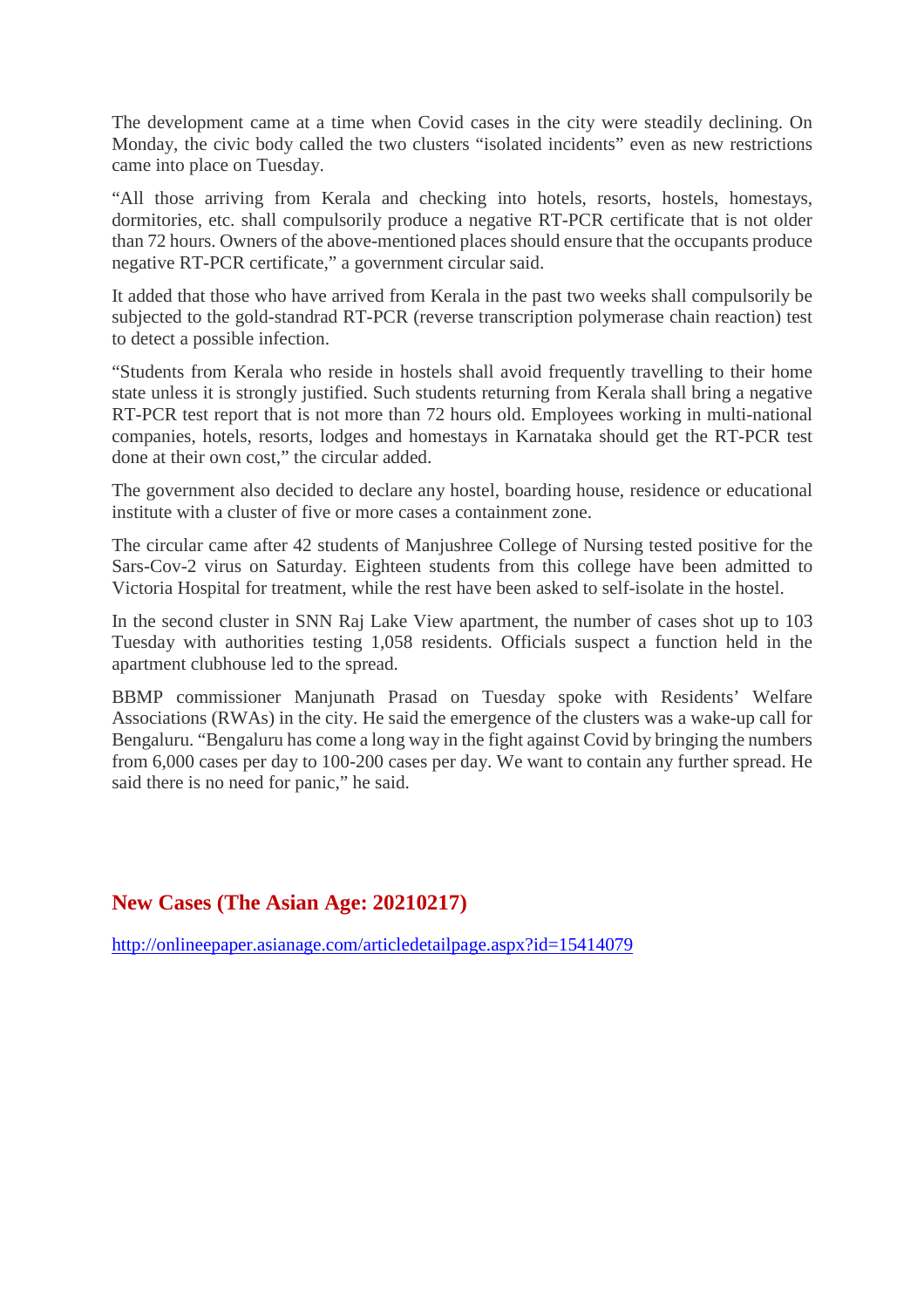#### Corona numbers continue to fall, active cases now 1,036

## **Covid: Delhi records 94 new** cases, lowest in over 9 mnths

New Delhi, Feb. 16: Delhi recorded 94 fresh Covid<br>cases on Tuesday, the lowest in over nine months,<br>while the positivity rate slipped to 0.17 per cent in the city, authorities said.

One fatality was also<br>registered, taking the death toll due to the viral disease to 10,894 in the national capital, according to the latest health bulletin issued by the Delhi government.<br>Delhi had recorded 96

coronavirus cases on<br>January 27, which was the lowest then in over<br>nine months and the first time that the daily cases" count was below the 100mark in that month.

No death due to coronavirus was recorded in the city on Saturday, the second time in February when the single-day fatality count was nil.

On February 9, no fatality from the coronavirus infection was registered in the national capital after a gap of nearly nine months.



Sanitation workers receive the first dose of Covaxin vaccine at Hindu Rao Hospital in New Delhi on Tuesday.  $-PTI$ 

The fatality count was two on February 2, 5 and

The 94 cases were detected in the 56,944 tests conducted the previous day, according to the bulletin.

The coronavirus case<br>tally has climbed to<br>6,37,181 in the city, the authorities said, adding that the positivity rate has further declined to 0.17 per cent.

Delhi recorded 141 coro-

navirus cases and two deaths due to the disease on Monday, while the positivity rate stood at 0.36 per cent.

The tally of active cases slightly rose to 1,036 on Tuesday from 1,031 the previous day, according to the bulletin.

The total number of<br>tests conducted the previous day included 34,679<br>RT-PCR tests and 22,265 rapid antigen tests, the bulletin said. **PTI** 

#### Noida: 6 fresh cases recorded

Noida (UP), Feb. 16: Uttar<br>Pradesh's Gautam Buddh Nagar recorded six new cases of coronavirus on Tuesday that pushed the district's infection tally to 25,442, official data showed.

The active cases in the district rose to 43 from 42 the previous day, according to the data released by<br>the UP Health Department for a 24-hour period.

Another five patients were discharged during the period, with the overall recoveries reaching 25,308, the fifth-highest in the state.

Gautam Buddh Nagar has a death toll of 91,<br>with a mortality rate of  $0.35$  per cent. The recovery rate of patients<br>remained at  $99.47$  per the statistics cent. showed.

 $-PTI$ 

#### **WHO** (The Asian Age: 20210217)

http://onlineepaper.asianage.com/articledetailpage.aspx?id=15414436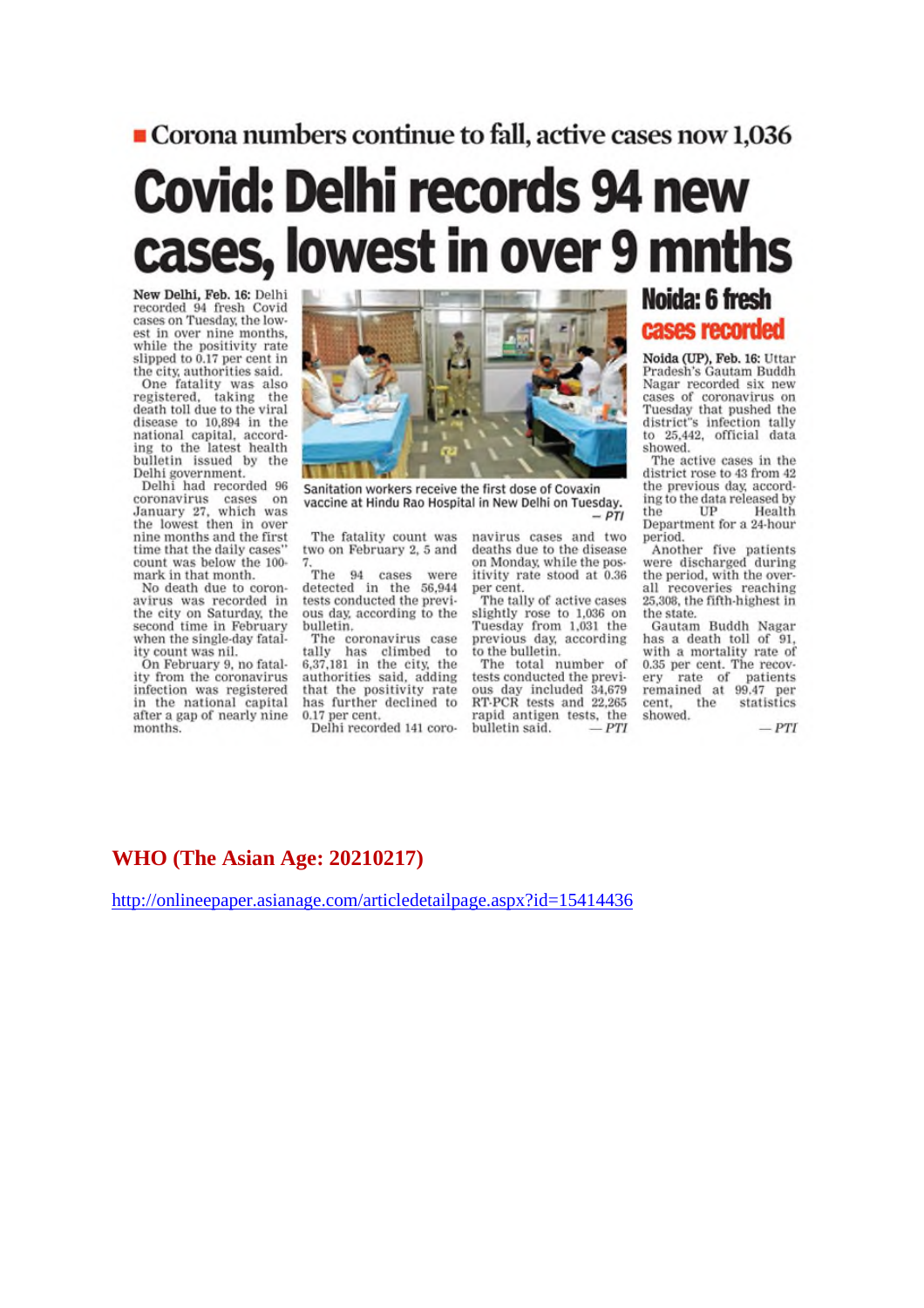## AstraZeneca vax gets WHO nod

Toronto, Feb. 16: The World Health Organisation has granted an emergency authorisation to AstraZeneca's Coronavirus vaccine, a move that should allow the UN agency's partners to ship millions of doses to countries as part of a UN-backed programme to tame the pandemic.

In a statement Monday. the WHO said it was clearing the AstraZeneca vaccines made by the Serum Institute of India and South Korea's AstraZeneca-SKBio. The WHO's green light for the AstraZeneca vaccine is only the second one the<br>UN health agency has issued after authorizing the Pfizer-BioNTech vaccine in December.

Monday's announcement should trigger the delivery of hundreds of millions of doses to countries that have signed up for the UN-backed COVAX effort, which aims to deliver vaccines to the world's most vulnerable people. "Countries with no access to vaccines to date will finally be able to start vaccinating their health workers and populations at risk," said Dr. Mariangela Simao, the WHO's Assistant-Director General for Access to Medicines and Health Products.

The Coronavirus has infected more than 109 million people and killed at least 2.4 million of them. But many countries have not yet started vaccination programmes and even rich nations are facing shortages of vaccine doses as manufacturers struggle to ramp up production. The AstraZeneca vaccine has already been authorised in more than 50 countries, including Britain, India, Argentina and Mexico. It is cheaper and easier to handle than the Pfizer-BioN-Tech vaccine, which needs deep-cold storage that is not widespread in many developing nations.

Both vaccines require two shots per person, given weeks apart. Last week. WHO vaccine experts recommended the use of the AstraZeneca vaccine for people over age 18, including in countries that have detected variants of Covid-19.

But that was contrary to recommendation the from the African Centers for Disease Control and Prevention, which said countries that had identified a virus variant first seen in South Africa should be "cautious" in<br>their use of the AstraZeneca vaccine, suggesting that other shots be prioritised instead.  $-AP$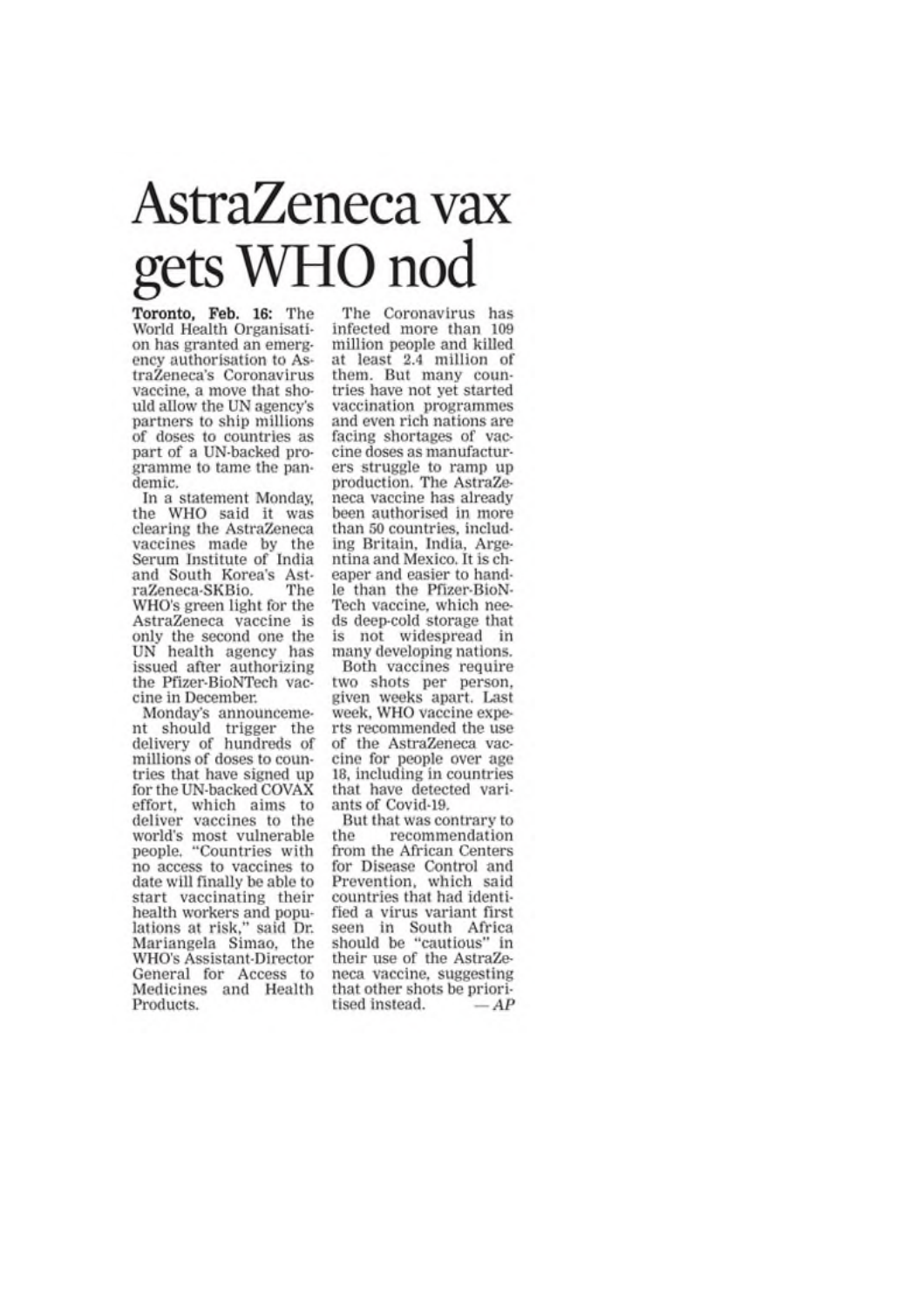#### **Health Cards (Hindustan: 20210217)**

https://epaper.livehindustan.com/imageview\_644291\_86075366\_4\_1\_17-02- 2021 3 i 1 sf.html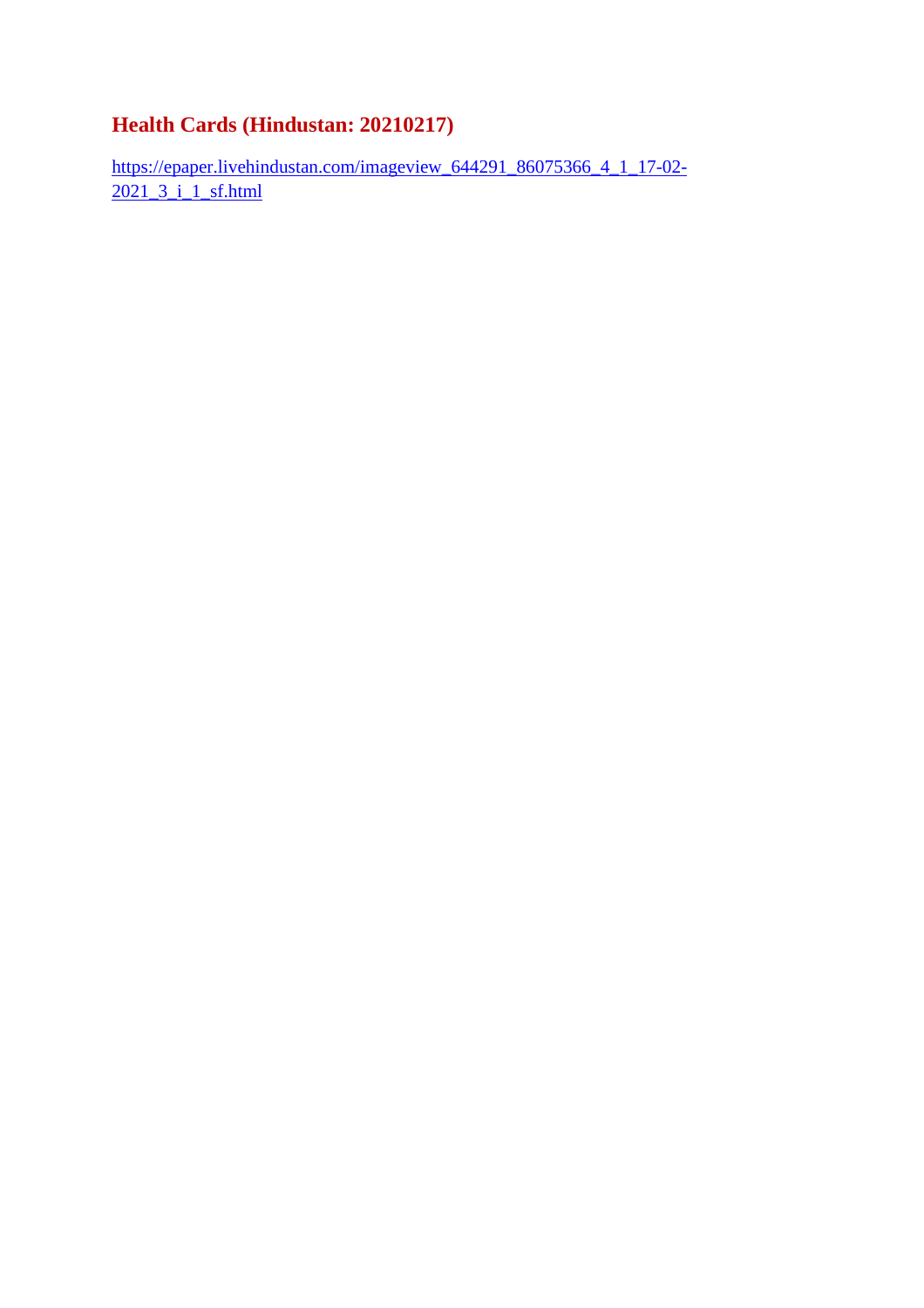## तैयारीः अगस्त से हेल्थ कार्ड की सुविधा मिलेगी

#### नई दिल्ली | वरिष्ट संवाददाता

दिल्ली सरकार अगस्त से राजधानी के लोगों को हेल्थ कार्ड जारी करेगी। इसकी शुरुआत सरकारी अस्पताल से होगी। इसे लेकर सरकार की ओर से निविदा जारी कर दी गई है। इसके तहत दिल्ली वालों का हेल्थ रिकॉर्ड सरकार के पास होगा। सभी अस्पताल भी आपस मे लिंक होंगे।

एक वरिष्ठ अधिकारी के मुताबिक, सरकार ने हेल्थ इनफॉरमेशन मैनेजमेंट के तहत अपने अस्पताल. पॉली क्लीनिक और डिस्पेंसरी को क्लाउड सर्वर के जरिए जोड़ने की योजना पर काम शुरू कर दिया है। इसकी निविदा प्रक्रिया पूरी की जा चुकी है। मुख्यमंत्री केजरीवाल खुद योजना की निगरानी कर रहे है। अभी तक योजना के दो से अधिक समीक्षा बैठकें भी कर चुके है। सरकार के मुताबिक स्वास्थ्य सेवाओं से जुड़ी सभी जानकारी एक जगह क्लाउड सर्वरपर उपलब्ध होगी, जिससे

## र्ड कार्ड भी जारी होगा

अस्पतालों, पॉली क्लीनिक, डिस्पेंसरी को आपस में लिंक करने के साथ सरकार दिल्लीवालों के लिए ई–हेल्थ कार्ड भी जारी करेगी । इसमें एक व्यक्ति अगर किसी सरकारी अस्पताल में दिखाने जाता है तो उसकी सभी जानकारी भी क्लाउड सर्वर पर उपलब्ध होगी। अगर वह दूसरे सरकारी अस्पताल में जाता है तो उसकी बीमारी के इतिहास को ट्रैक किया जा सकेगा। इससे बेहतर इलाज देने में आसानी होगी। सरकार अस्पतालों को लिंक करने के साथ डसपर भी काम कर रही है।

पता चलेगा कि किस अस्पताल में क्या सुविधा है। पहले चरण में इससे सिर्फ दिल्ली सरकार के अंतर्गत आने वाले स्वास्थ्य सेवाओं की जानकारी उपलब्ध होगी। उसके बाद निजी अस्पतालों को जोडने पर काम होगा।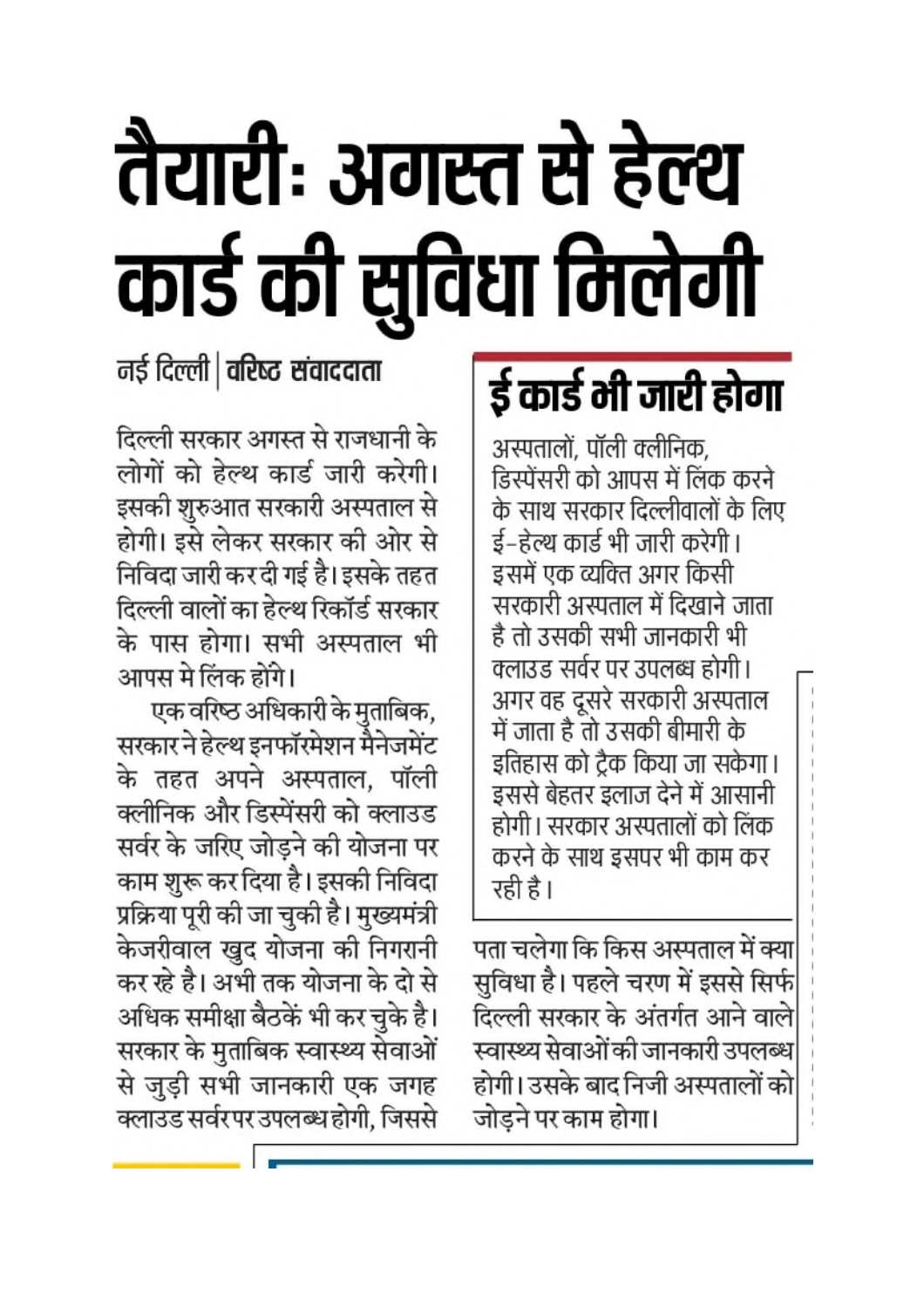#### **Infection ((Hindustan: 20210217)**

https://epaper.livehindustan.com/imageview\_644294\_85849874\_4\_1\_17-02- 2021\_5\_i\_1\_sf.html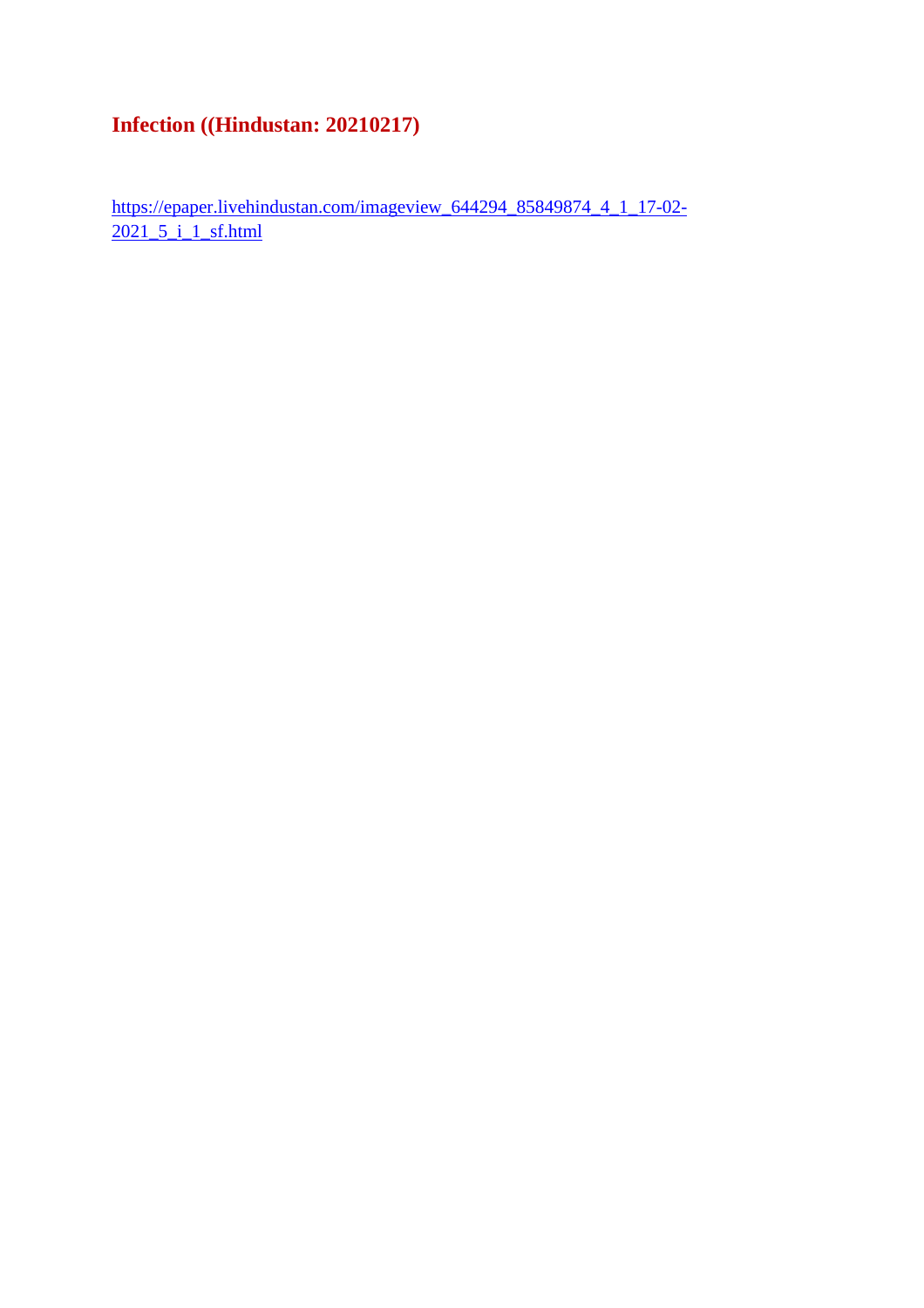# पिछले साल एक अप्रैल को मिले थे 32 मामले एक अप्रैल के बाद सबसे कम सक्रमित मिले

से कम कोरोना संक्रमित |<br>| इस साल दूसरी बार<br>|मिले दिल्ली में

घंटे में आए 94 मामले, एक व्यक्ति की कोरोना के चलते मौत हुई

विभाग के अनुसारमंगलवारको 94 नए मामले सामने आए। सोमवार को दिल्ली में 56944 टेस्ट हुए जिसमें 0.17 फीसदी मरीज संक्रमित पाए गए। दिल्ली में मंगलवार को 110 मरीजों को छुटटी दी गई, जबकि एक मरीज ने कोरोना के कारण दम तोड़ दिया। दिल्ली में कोरोना के संक्रमित मरीज 637181 हो गए हैं। इनमें से 625268 मरीज कोरोना से ठीक हो चुके हैं। इनमें से 10894 ने कोरोना के कारण दम तोड़ दिया है।



नई दिल्ली | वरिष्ट संवाददाता

दिल्ली में मंगलवार को 94 नए संक्रमितों की पुष्टि हुई है। एक अप्रैल 2020 के बाद मंगलवार को सबसे कम कोरोना संक्रमित मिले हैं। इससे पहले एक अप्रैल को दिल्ली में 32 कोरोना संक्रमित मिले थे। इस साल दूसरी बार कोरोना के मामले एक दिन में 100 से कम आए हैं।

इससे पहले 27 जनवरी को 96 नए संक्रमितों की पुष्टि हुई थी। स्वास्थ्य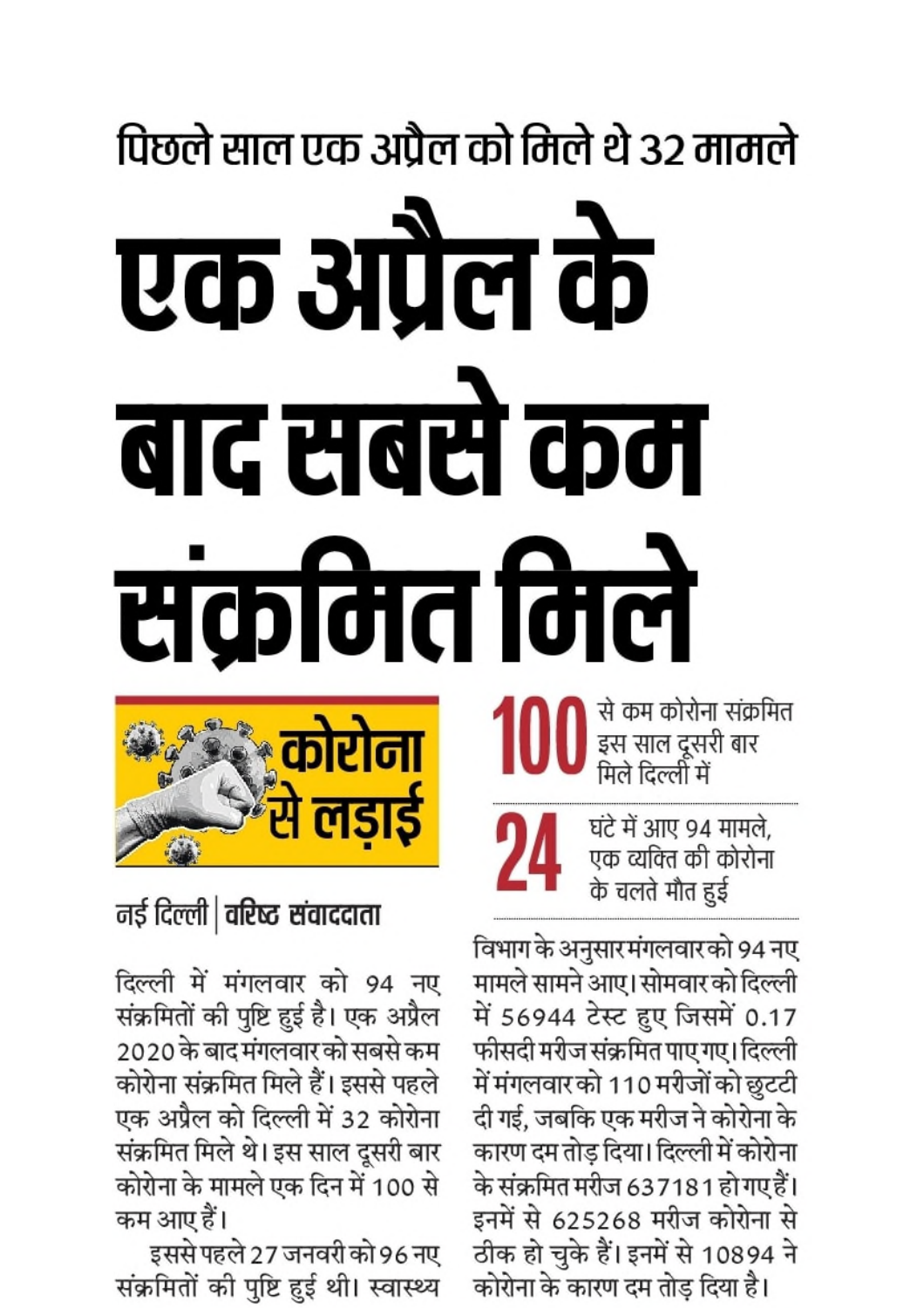#### **Single Covax dose**

#### **Single Covax dose may strenghthen immune system of patients (New Kerala: 20210217)**

#### https://www.newkerala.com/news/2021/28439.htm

People previously infected with the novel coronavirus responded very strongly to one dose of the Pfizer vaccine, regardless of when they were infected and whether or not they had detectable antibodies against Covid-19 prior to receiving the vaccine, a new study suggests.

According to the researchers, the strong response to one dose of the vaccine among those previously infected regardless of the duration between infection and vaccination is good news

"This finding can help countries make informed decisions regarding vaccine policy -- for instance, whether those previously infected should be vaccinated on priority and, if so, with how many doses," said researcher Michael Edelstein from the Bar-Ilan University.

"It also offers reassurance that not having detectable antibodies after being infected does not necessarily mean that protection following infection is lost," Edelstein added.

For the study, published in the journal Eurosurveillance, the research team included 514 participants. Seventeen of them were infected with Covid-19 anytime between one and ten months before receiving the first dose of the vaccine.

Antibody levels of the entire cohort were measured prior to vaccination and thereafter to determine response to the vaccine.

The response among those previously infected was so effective that it opens the debate as to whether one dose of the vaccine may suffice, the team said.

However, the researchers emphasise that their findings should be confirmed in a larger cohort before reaching definitive conclusions.

The researchers are continuing to follow healthcare workers after their second dose to better understand how long the vaccine will protect against Covid-19 in different groups of people. (IANS/18 hours ago) https://www.newkerala.com/health-news.php